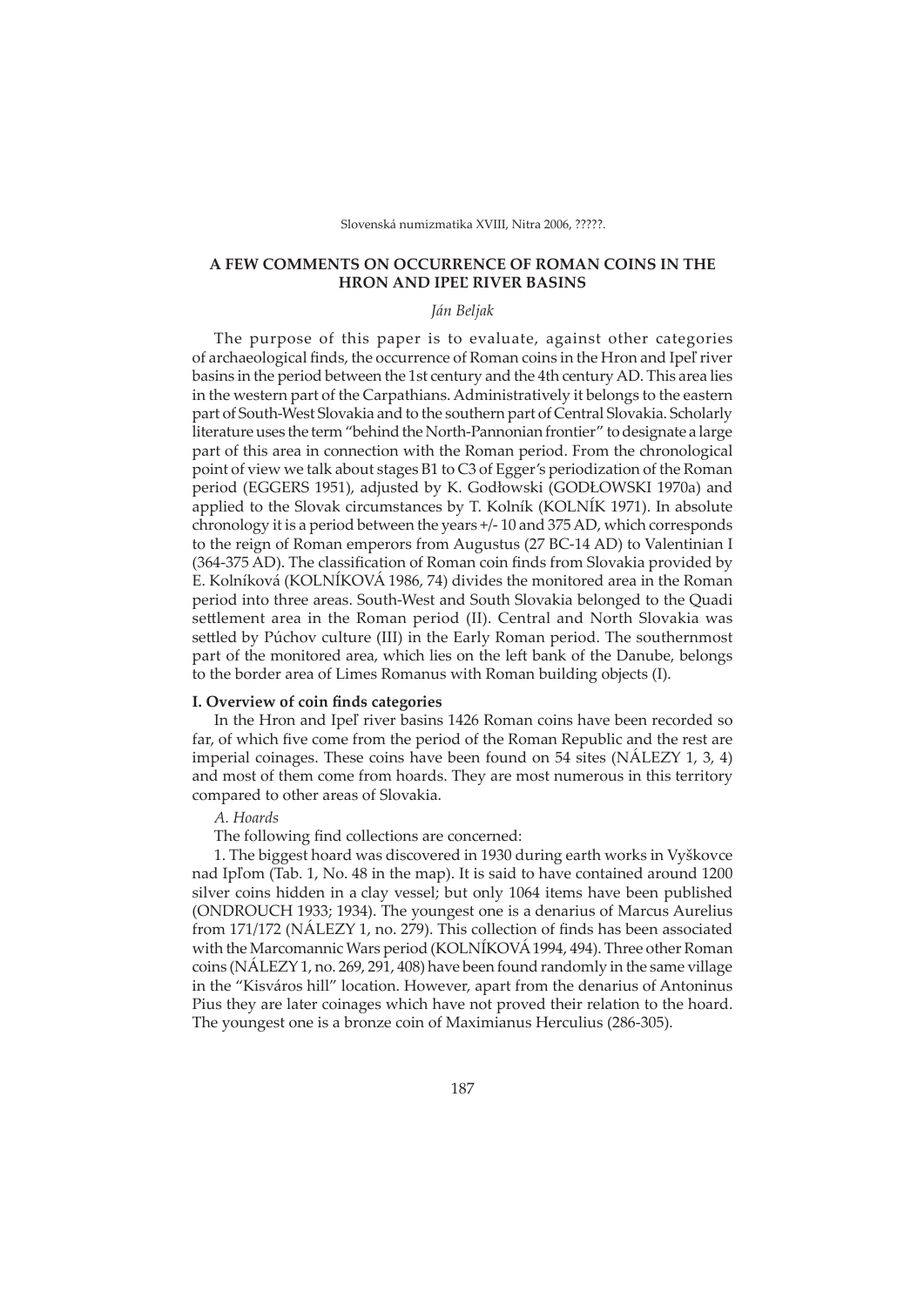| Emperor                   | Period of<br>reign | Nominal<br>value | Total          | Excavated<br>in year | Literature                 |
|---------------------------|--------------------|------------------|----------------|----------------------|----------------------------|
| Nero                      | 54-68              | D                | 10             | 1930                 | NÁLEZY 1, no. 279;         |
| Galba                     | 68-69              | D                | $\overline{4}$ |                      | ONDROUCH 1933,             |
| Otho                      | 69                 | D                | 5              |                      | 1934; KOLNÍKOVÁ            |
| Vitelius                  | 69                 | D                | 8              |                      | 1980, 14-15, 30, 38-39,    |
| Vespasianus               | 69-79              | D                | 231            |                      | 41, 112-114, fig. 3-5, 16, |
| Titus                     | 79-81              | D                | 52             |                      | 18, 29-31, 36-37; TIR M    |
| Iulia (Titus's daughter)  | † 91               | D                | 1.             |                      | 34, no. 337                |
| Domitianus                | 81-96              | D                | 108            |                      |                            |
| Nerva                     | 96-98              | D                | 16             |                      |                            |
| Traianus                  | 98-117             | D                | 320            |                      |                            |
| Hadrianus                 | 117-138            | D                | 244            |                      |                            |
| Sabina                    | + 136              | D                | 9              |                      |                            |
| Antoninus Pius            | 138-161            | D                | 36             |                      |                            |
| Antoninus Pius and Marcus |                    | D                | 1              |                      |                            |
| Aurelius                  |                    |                  |                |                      |                            |
| Antoninus Pius for Marcus |                    | D                | 1              |                      |                            |
| Aurelius                  |                    |                  |                |                      |                            |
| Faustina I                | † 141              | D                | 13             |                      |                            |
| Marcus Aurelius?          | 161-180            | D                | 1              |                      |                            |

Tab. 1: Overview of coins from Vyškovce nad Ipľom hoard (Levice district)



Fig. 1: Graphic overview of coins from Vyškovce nad Ipľom hoard (district Levice).

2. A hoard from the Marcommanic Wars period was randomly discovered in the village of Drženice-Za majerom Pereš in 1904/1905 (Tab. 2, No. 20 in the map). It has not been preserved but according to written accounts it contained around 236 golden and silver coins from the Emperor Marcus Aurelius's reign (KOLNÍKOVÁ 1994, 494).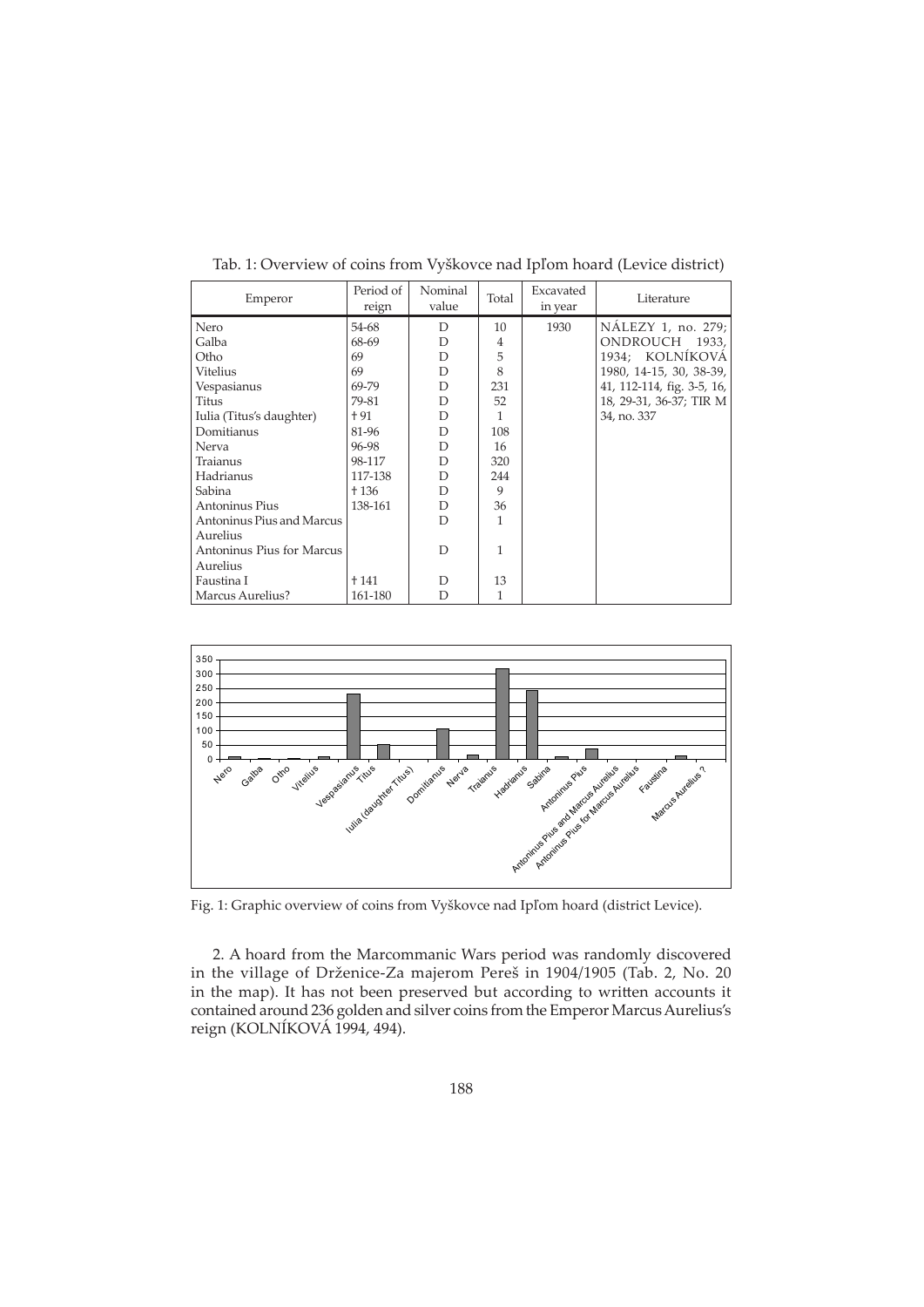Tab. 2: Coins from Drženice hoard (Levice district)

| Emperor           | Period of reign | Nominal<br>value     | Total | Excavated<br>in year | Literature                                          |
|-------------------|-----------------|----------------------|-------|----------------------|-----------------------------------------------------|
| Marcus Aurelius+? | 161-180         | aureus+<br>denarius? | 236?  |                      | 1904-1905   NÁLEZY 3, no. 46; TIR M  <br>34, no. 56 |

3. Denarii allegedly placed in a clay vessel were randomly discovered on the Slatina river bank in Hriňová in 1924 (Tab. 3, No. 24 in the map). Originally they were 14 but no more than five coins have been preserved, the youngest one being a coinage of Antoninus Pius from 140-143 (TIR M 34, no. 73).

Tab. 3: Coins from Hriňová hoard (Detva district)

| Emperor        | Period of reign | Nominal<br>value | Total | Excavated<br>in years | Literature         |
|----------------|-----------------|------------------|-------|-----------------------|--------------------|
| Traianus       | 98-117          |                  |       | 1929                  | NALEZY 1, no. 272; |
| Hadrianus      | 117-138         |                  |       |                       | TIR M 34, no. 73   |
| Antoninus Pius | 138-161         |                  |       |                       |                    |

4. The content of the Roman hoard found in an unfortified hilltop settlement in the village of Selce-Hrádok is also interesting; most of the 52 denarii that are at disposal today originate from the reign of Marcus Aurelius (Tab. 4, No. 39 in the map). However, this collection was first buried in the middle of the 5th century AD, which is documented by a simultaneous find of two silver brooches characteristic of the early phase of the Migration period (PIETA 1990, 138). An analogous situation is represented by the assemblage from Siedlikow in Poland, which apart from 400 denarii also contained two silver brooches with a solid catchplate and rectangular foot (Almgren, group VI, series 2), as well as an oval buckle with a massive frame from the Late Roman period and the early phase of the Migration period (GODŁOWSKI 1970a).

Two brooches of the Szilágy-Somlyó-Untersiebenbrunn type dated to the late 4th or early 5th century AD have also been found along with 1312 denarii from the period between Nero to Septimus Severus in the hoard from Nieżina (GODŁOWSKI 1970b). Denarii from the 2nd century AD constituted majority in the hoard from Zagórzyn dated to the 5th century AD. According to K. Godłowski, most of the Roman coins – including denarii from the 2nd century AD – found in the Roman period settlements on the territory of Poland come from structures dated to the late stage of the Late Roman period or even to the early phase of the Migration period. The period concerned stretches thus from the second half of the 3rd century to the first half of the 5th century AD (GODŁOWSKI 1970b, 240).

A denarius of Marcus Aurelius has also been found in Jaskyna Ciemna cave in Ojcowie where a Late Roman settlement has been confirmed (GODŁOWSKI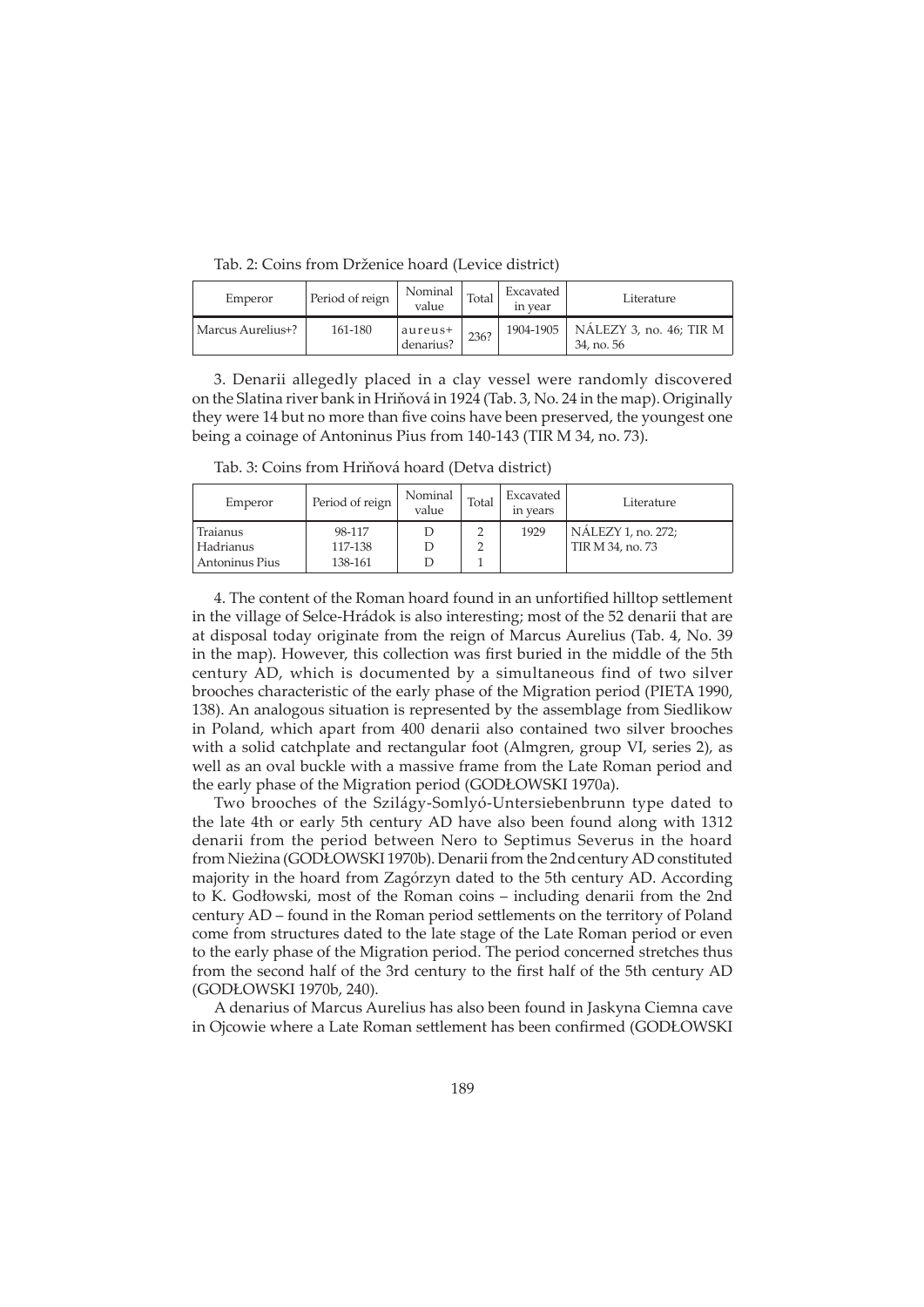| Emperor                                                                                                   | Period<br>of reign                                                   | Nominal<br>value                | Total                                     | Excavated<br>in years | Literature                              |
|-----------------------------------------------------------------------------------------------------------|----------------------------------------------------------------------|---------------------------------|-------------------------------------------|-----------------------|-----------------------------------------|
| Traianus<br>Hadrianus<br>Antoninus Pius<br>Marcus Aurelius<br>Lucius Verus<br>Commodus<br>Didius Iulianus | 98-117<br>117-138<br>138-161<br>161-180<br>161-169<br>180-192<br>193 | D<br>D<br>D<br>D<br>D<br>D<br>D | $\mathcal{P}$<br>2<br>5<br>22<br>2?<br>11 | 1934                  | NÁLEZY 1, no. 307;<br>TIR M 34, no. 221 |
| Traianus<br>Antoninus Pius<br>Lucius Verus<br>Commodus<br>Septimus Severus                                | 98-117<br>138-161<br>161-169<br>180-192<br>193-211                   | D<br>D<br>D<br>D<br>D           | っ                                         | 1999                  | UŠIAK - KOLNÍKOVÁ 2002, 218-219         |

1970b 240; 1995, 132). Tab. 4: Coins from Selce-Hrádok hoard (Banská Bystrica district)





The second finds category, though less numerous, is represented by the coins found in field walking. These concentrate especially in the lower Hron river basin. Some of them come from locations where other evidence of settlement has been recorded (especially fragments of clay vessels). An example of such are the Republican coinages found on Dekýš and Zvolen sites, where Germanic settlement in the Late Roman period has been confirmed. In Zvolen, however, they may also be related to the earlier Púchov culture settlement, namely on Haputka site. The questions of Roman coins in North Slovakia have been dealt with by K. Pieta (PIETA 1986).

Tab. 5: Coins from detected and presumptive settlement structures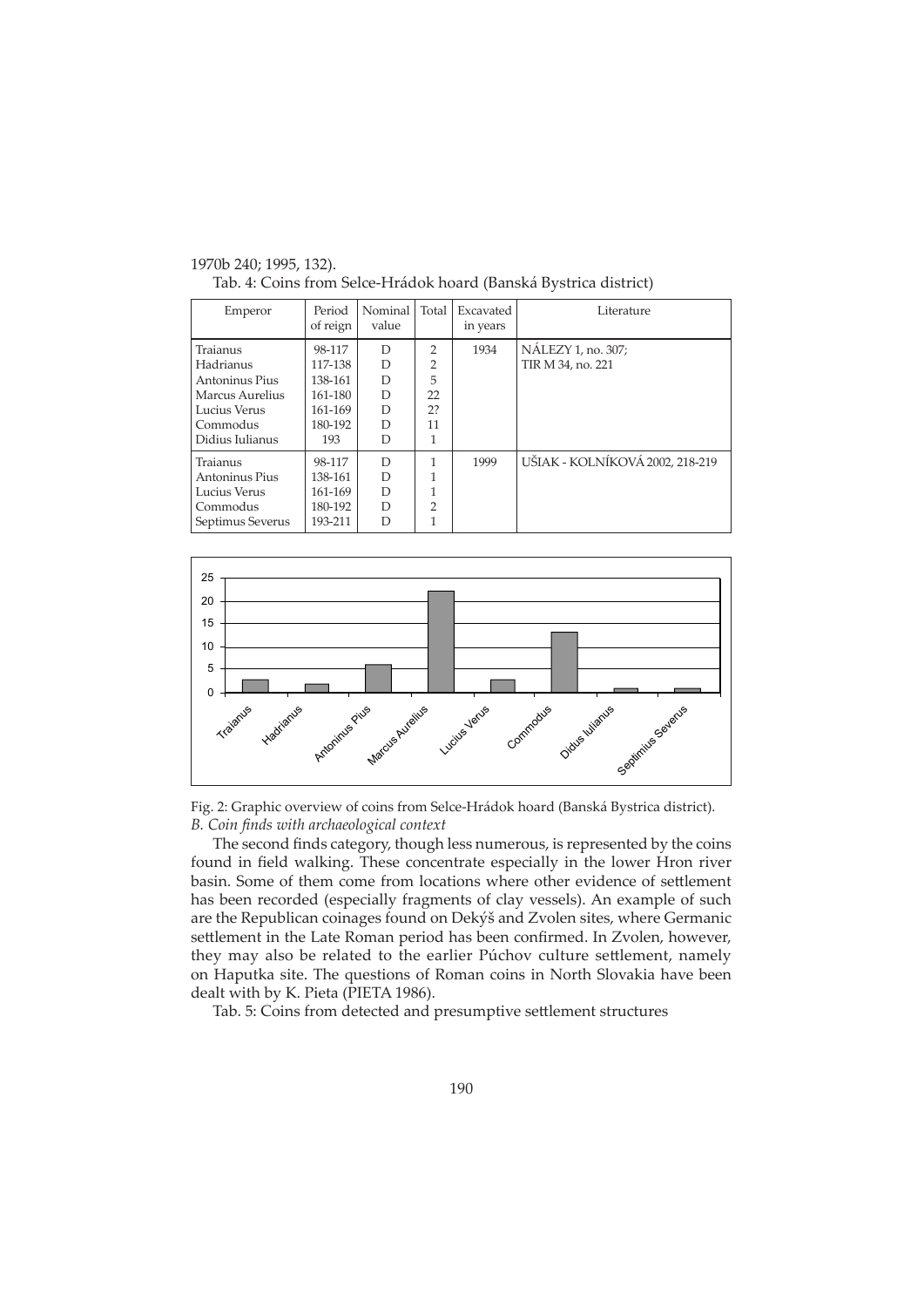| No. (map)                                                                                           | Site                                                                                                                                                                                     | District | Emperor                                                  | Period<br>of<br>reign<br>Dating       | Nominal<br>value                    | Total          | Chronology                            | Literature                                                                                                                                                                                                                                                                                                              |
|-----------------------------------------------------------------------------------------------------|------------------------------------------------------------------------------------------------------------------------------------------------------------------------------------------|----------|----------------------------------------------------------|---------------------------------------|-------------------------------------|----------------|---------------------------------------|-------------------------------------------------------------------------------------------------------------------------------------------------------------------------------------------------------------------------------------------------------------------------------------------------------------------------|
|                                                                                                     | 10. Bíňa-fara a kostolná LV Julia Soaemias<br>záhrada                                                                                                                                    |          |                                                          | († 222)                               | An                                  | 2              | $CI \rightarrow$                      | <b>HABOVŠTIAK</b><br>PRÁŠEK 1993, 44-45;<br>PRÁŠEK 1995, 111                                                                                                                                                                                                                                                            |
|                                                                                                     | 12. Čaka-Diely                                                                                                                                                                           |          | LV Gallienus                                             | 254                                   | An                                  |                | 1   $B2-C3/D1$                        | NÁLEZY 1, no.366;<br>TOČÍK 1951, 158                                                                                                                                                                                                                                                                                    |
|                                                                                                     | 14. Dekýš-Zažihlavie                                                                                                                                                                     |          | BS Q. Antonius<br>Balbus<br>Hadrianus<br>Antoninus Pius  | 81 BC<br>$118\,$<br>po 141            | $\mathbf D$<br>$\mathbf D$<br>D     |                | $ 3 C1 \rightarrow$                   | NÁLEZY 1, no. 144,<br>213, 277; KUKA<br>1959, 16                                                                                                                                                                                                                                                                        |
| 27. Chľaba                                                                                          |                                                                                                                                                                                          |          | NZ Nerva<br>Traianus<br>Antoninus Pius<br>Antoninus Pius | 97-98<br>98-99<br>139<br>$145-161$ As | $\rm As$<br>$\mathbb D$<br>$\rm As$ | $\overline{4}$ | $B2 \rightarrow$                      | NÁLEZY 1, no. 195,<br>244, 252                                                                                                                                                                                                                                                                                          |
| Hrona                                                                                               | 31. Kamenín-Ľavý breh NZ Nero                                                                                                                                                            |          |                                                          | 54-68                                 | Au                                  |                | $1$ B <sub>2</sub> -C <sub>1</sub>    | NÁLEZY 1, no. 166;<br>OŽĎÁNI 1984, 167                                                                                                                                                                                                                                                                                  |
|                                                                                                     | 44. Šarovce-Tehelňa                                                                                                                                                                      |          | LV Marcus Aurelius                                       | 177                                   | l S                                 |                | $1$ B <sub>2</sub> -C <sub>3</sub> /D | NÁLEZY 1, no. 293;<br>BELJAK 2003                                                                                                                                                                                                                                                                                       |
| $50.$ Zvolen-                                                                                       | Pod dráhami<br>- Haputka                                                                                                                                                                 |          | $ZV$ L. Memmius<br>(rep.)                                | $109$ BC $\vert D \vert$              |                                     |                | $1$ B1-B2-PK<br>B2/C1-C3<br>$/D1-KK$  | NÁLEZY 1, no. 141;<br>BELJAK 2003                                                                                                                                                                                                                                                                                       |
| 3,5<br>3<br>2,5<br>$\overline{c}$<br>1, 5<br>$\blacktriangleleft$<br>0,5<br>$\mathbf 0$<br>Republic | Nero                                                                                                                                                                                     | Netva    | Traianus                                                 | Hadrianus                             |                                     |                | Andonius Pius Andrew Livelius Saeme   | Fig. 3: Graphic overview of coins from detected and presumptive settlement structures.<br>Galienus                                                                                                                                                                                                                      |
|                                                                                                     | C. Coins wihout archaeological context – random finds<br>is a question of future excavations. The sites concerned are as follows:<br>Tab. 6: Coins without direct archaeological context |          |                                                          |                                       |                                     |                |                                       | Coins without an archaeological context form the most numerous category<br>in the monitored area. These are random finds discovered mostly during<br>earth works. However, it is possible that these coins also indicate a settlement<br>in the Roman period on the sites concerned, and whether this will be confirmed |
|                                                                                                     |                                                                                                                                                                                          |          |                                                          | 191                                   |                                     |                |                                       |                                                                                                                                                                                                                                                                                                                         |

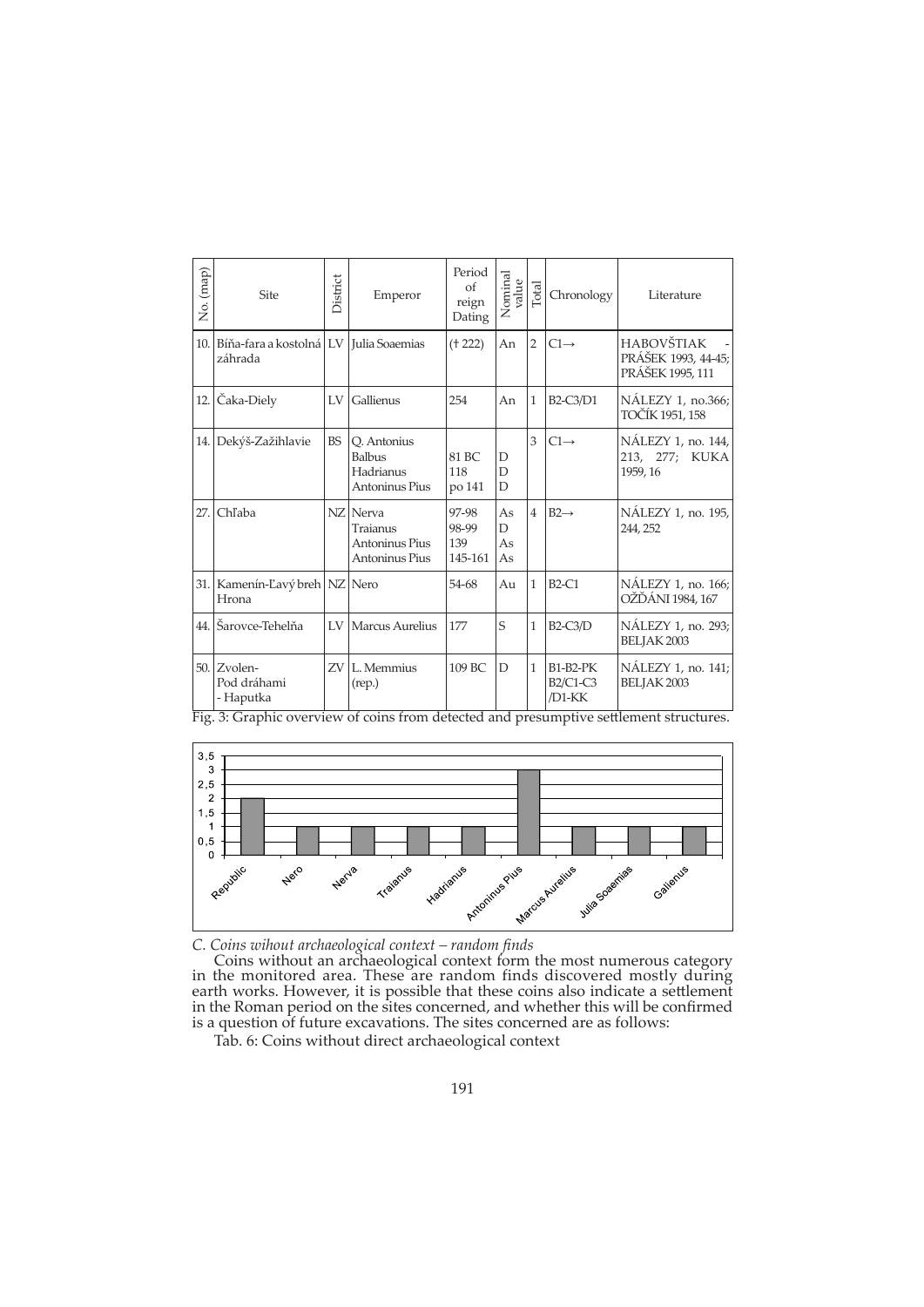| No. (map) | Site                                  | District  | Emperor                                                                                                                              | Period of<br>reign<br>Dating                                                     | Nominal<br>value                       | Total          | Archeol.<br>context | Literature                            |
|-----------|---------------------------------------|-----------|--------------------------------------------------------------------------------------------------------------------------------------|----------------------------------------------------------------------------------|----------------------------------------|----------------|---------------------|---------------------------------------|
| 1.        | Banská Bystrica-<br>Pod Suchým vrchom | <b>BB</b> | Constantinus I<br>Constantius Gallus                                                                                                 | 306-337<br>351-354                                                               | Fol<br>Fol                             | $\overline{2}$ |                     | N 4, no. 111;<br>M34,<br>TIR<br>no. 2 |
| 2.        | Banská Bystrica-"?"                   | BB        | $\overline{\cdot}$                                                                                                                   | $\overline{\mathcal{C}}$                                                         | $\overline{\cdot}$                     | $\mathbf{1}$   |                     | N. 1, no. 528                         |
| 3.        | B. Bystrica-Radvaň                    | BB        | Nerva                                                                                                                                | 97                                                                               | D                                      | 1              |                     | N. 1, no. 194                         |
| 4.        | Banská Bystrica-"?"                   | <b>BB</b> | Traianus                                                                                                                             | 103-111                                                                          | D                                      | $\mathbf{1}$   |                     | N. 4, no. 50                          |
| 5.        | Banská Štiavnica                      | <b>BS</b> | <b>Tiberius</b><br>Domitianus<br>Traianus<br>2 Traianus<br>Antoninus Pius<br>Gordianus III<br>2 Philippus I Arabs<br>Valentinianus I | $13 - 16$<br>81-96<br>103-111<br>99-100<br>140-144<br>241-243?<br>246<br>364-375 | S<br>D<br>D<br>As<br>As<br>S<br>S<br>S | 10             |                     | N. 3, no. 103;<br>TIR M 34,<br>no. 7  |
| 6.        | Banská Štiavnica                      | <b>BS</b> | Marcus Aurelius<br>Commodus                                                                                                          | 161-167<br>180                                                                   | $\overline{s}$<br>S                    | 2              |                     | N. 1, no. 283,<br>298                 |
| 7.        | Bielovce                              | LV        | $\gamma$                                                                                                                             | $\overline{\phantom{a}}$                                                         | An                                     | 1              |                     | N. 4, no. 46                          |
| 8.        | Bíňa-kaštieľ                          | NZ        | Diocletianus                                                                                                                         | 284-305                                                                          | $\overline{\mathcal{C}}$               | 1              | $g$ . $o$           | N. 3, no. 88                          |
| 9.        | Bíňa-"?"                              | NZ        | Lucilla Augusta                                                                                                                      | 147-183                                                                          | D?                                     | $\mathbf{1}$   | g. o                | N. 3, no. 55                          |
| 11.       | Čabradský Vrbovok                     | КA        | Republik Anonym                                                                                                                      | 187-168 B                                                                        | D                                      | $\overline{2}$ |                     | N. 1, no. 140                         |
| 13.       | Čaka-Pod vinohradmi                   | LV        | Hadrianus                                                                                                                            | 117-138                                                                          | D                                      | $\mathbf{1}$   | g.ot                | Unpublished                           |
| 15.       | Dobrá Niva                            | ZV        | $\overline{\cdot}$<br>?                                                                                                              | $\overline{\cdot}$<br>$\overline{\cdot}$                                         | AE<br>М                                | 2              |                     | N. 1, no. 541                         |
| 16.       | Dolné Plachtince                      | VK        | $\overline{\mathcal{C}}$                                                                                                             | $\overline{\mathcal{C}}$                                                         | M                                      | $\mathbf{1}$   |                     | N. 1, no. 532                         |
| 17.       | Dolné Semerovce                       | LV        | Gordianus III                                                                                                                        | 238-244                                                                          | D                                      | 1              |                     | N. 1, no. 337                         |
| 18.       | Drienovo                              | КA        | Hadrianus                                                                                                                            | 125-128                                                                          | D                                      | $\mathbf{1}$   |                     | N. 1, no. 218                         |
| 19.       | Drienovo                              | KA        | Probus                                                                                                                               | 276-282                                                                          | MedAE/<br>AR                           | $\mathbf{1}$   |                     | N. 1, no. 392                         |
| 21.       | Ďurkovce                              | VK        | $\overline{?}$                                                                                                                       | 4. century.                                                                      | М                                      | $\mathbf{1}$   |                     | N. 1, no. 533                         |
| 22.       | Gbelce                                | NZ        | Gratianus                                                                                                                            | 375-383                                                                          | Sol                                    | $\overline{1}$ | g.o.f               | Unpublished                           |
| 23.       | Horná Seč                             | LV        | Maximianus<br>Herculius                                                                                                              | 286-305                                                                          | Fol                                    | 1              |                     | N. 4 no. 104                          |
| 25.       | Hronovce-Domaša                       | LV        | Caracalla                                                                                                                            | 210-213                                                                          | D                                      | $\mathbf{1}$   |                     | N. 1, no. 321                         |
| 26.       | Hronovce-Vozokany<br>nad Hronom       | LV        | Antoninus Pius                                                                                                                       | 138-161                                                                          | D                                      | 1              |                     | N. 1, no. 272                         |
| 28.       | Ilija-Sitno                           | <b>BS</b> | $\overline{?}$                                                                                                                       | $2 - 3$ .<br>century                                                             | AE                                     | 1              | g. 0                | N. 4, no. 158                         |
| 29.       | Ipeľský Sokolec                       | LV        | Severus Alexander                                                                                                                    | 222-235                                                                          | An                                     | $\mathbf{1}$   |                     | N. 3, no. 64                          |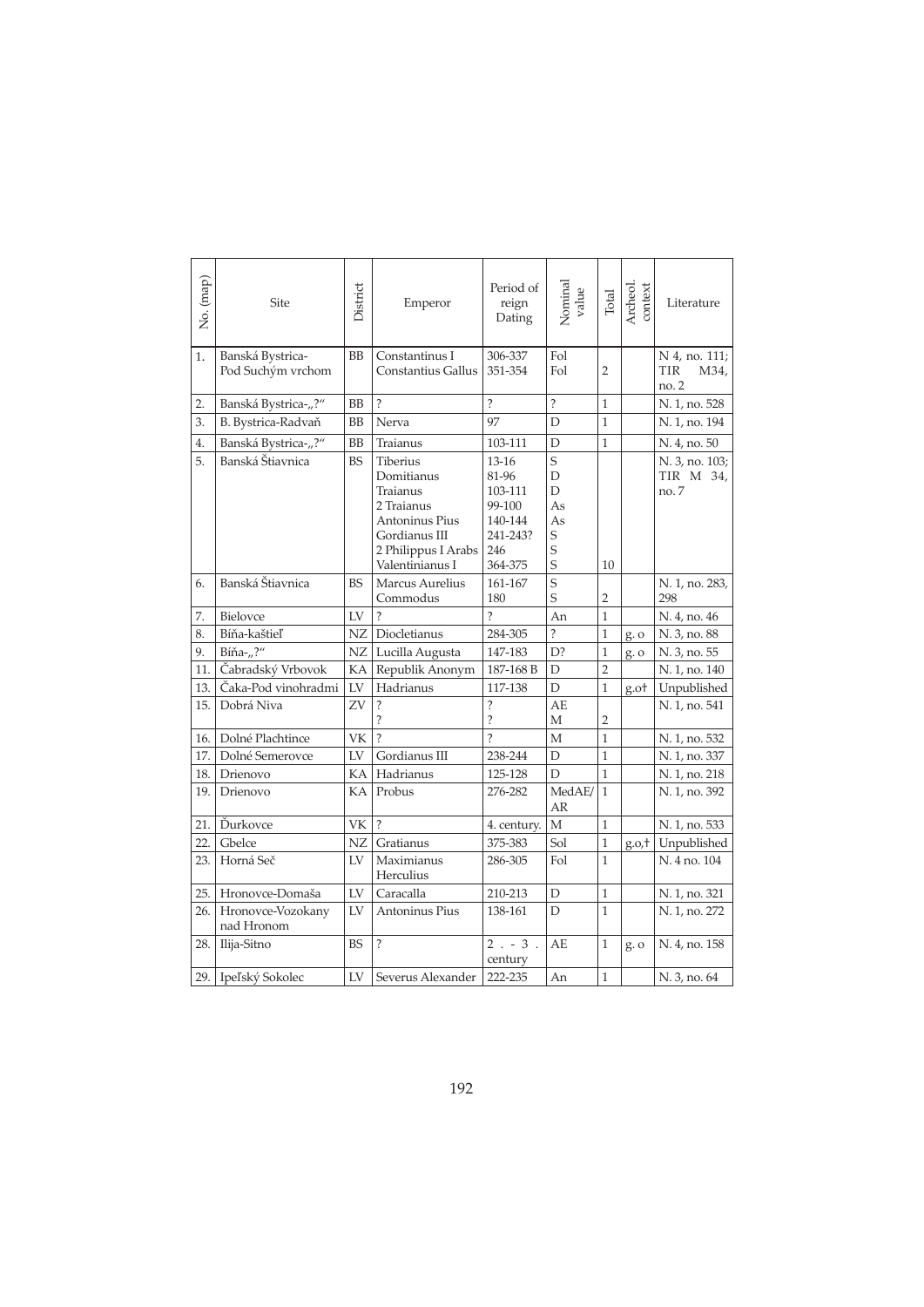| Archeol. context<br>Nominal value<br>Period of<br>Total<br>reign<br>Literature<br>Dating<br>N. 1, no. 407<br>286-305<br>M<br>$\mathbf{1}$<br>$\mathbf D$<br>104-111<br>$\mathbf{1}$<br>N. 4, no. 52<br>137<br>N. 1, no. 226<br>As<br>$\mathbf{1}$<br>As<br>N. 3, no. 50<br>161-176<br>$\mathbf{1}$<br>An<br>261<br>N. 1, no. 368a<br>$\mathbf{1}$<br>$\overline{S}$<br>238-241<br>N. 1, no. 344,<br>359<br>An<br>$\overline{2}$<br>251-253<br>$\mathbf{A}\mathbf{E}$<br>$\mathbf{1}$<br>N. 3, no. 128<br>306-337<br>79<br>$\mathbf D$<br>$\mathbf{1}$<br>N. 4, no. 48<br>270-275<br>An<br>$\mathbf{1}$<br>N. 1, no. 387 | Emperor<br>BR   Maximianus<br>Herculius<br>Traianus<br>Hadrianus<br>Marcus Aurelius<br>Gallienus | District<br>LV<br>LV<br>LV | Site<br>30. Jasenie<br>32. Kuraľany-na poli<br>Levice | No. (map)              |
|-------------------------------------------------------------------------------------------------------------------------------------------------------------------------------------------------------------------------------------------------------------------------------------------------------------------------------------------------------------------------------------------------------------------------------------------------------------------------------------------------------------------------------------------------------------------------------------------------------------------------|--------------------------------------------------------------------------------------------------|----------------------------|-------------------------------------------------------|------------------------|
|                                                                                                                                                                                                                                                                                                                                                                                                                                                                                                                                                                                                                         |                                                                                                  |                            |                                                       |                        |
|                                                                                                                                                                                                                                                                                                                                                                                                                                                                                                                                                                                                                         |                                                                                                  |                            |                                                       |                        |
|                                                                                                                                                                                                                                                                                                                                                                                                                                                                                                                                                                                                                         |                                                                                                  |                            |                                                       |                        |
|                                                                                                                                                                                                                                                                                                                                                                                                                                                                                                                                                                                                                         |                                                                                                  |                            |                                                       | 33.                    |
|                                                                                                                                                                                                                                                                                                                                                                                                                                                                                                                                                                                                                         |                                                                                                  |                            | Levice                                                | 34.                    |
|                                                                                                                                                                                                                                                                                                                                                                                                                                                                                                                                                                                                                         |                                                                                                  | KA                         | Medovarovce                                           | 35.                    |
|                                                                                                                                                                                                                                                                                                                                                                                                                                                                                                                                                                                                                         | Gordianus III<br>Trebonianus Galus                                                               | LV                         | Plášťovce                                             |                        |
|                                                                                                                                                                                                                                                                                                                                                                                                                                                                                                                                                                                                                         | Constantinus I?                                                                                  | BR                         | 37. Predajná                                          |                        |
|                                                                                                                                                                                                                                                                                                                                                                                                                                                                                                                                                                                                                         | Vespasianus                                                                                      | ${\rm LV}$                 | Rybník                                                | 38.                    |
|                                                                                                                                                                                                                                                                                                                                                                                                                                                                                                                                                                                                                         | Aurelianus                                                                                       | ${\rm LV}$                 | Sikenica                                              | 40.                    |
| $\overline{\phantom{0}}$<br>N. 1, no. 56<br>$\mathbf{1}$                                                                                                                                                                                                                                                                                                                                                                                                                                                                                                                                                                | Period of Augusta                                                                                | BB                         | 41. Slovenská Lupča                                   |                        |
| II 268-270<br>An<br>N. 1, no. 376<br>$\mathbf{1}$                                                                                                                                                                                                                                                                                                                                                                                                                                                                                                                                                                       | Claudius<br>Gothicus                                                                             | LV                         | 42. Starý Tekov                                       |                        |
| 335-337<br>$\mathbf{A}\mathbf{E}$<br>N. 1, no. 426<br>$\mathbf{1}$                                                                                                                                                                                                                                                                                                                                                                                                                                                                                                                                                      | Constantinus I                                                                                   | ${\rm LV}$                 | Šahy                                                  | 43.                    |
| $\frac{\text{Dp}}{\text{S}}$<br>N. 3, no. 48;<br>161-180<br>g. o<br>161-180<br>$\overline{2}$<br>N. 4, no. 77                                                                                                                                                                                                                                                                                                                                                                                                                                                                                                           | Marcus Aurelius<br>Marcus Aurelius                                                               | NZ                         | 45. Štúrovo-bočný kopec                               |                        |
| 1<br>Dp<br>N. 4, no. 57<br>103-111                                                                                                                                                                                                                                                                                                                                                                                                                                                                                                                                                                                      | Traianus                                                                                         | LV                         | Veľké Turovce-<br>Stredné Turovce                     | 46.                    |
| D?<br>1<br>ONDROUCH<br>86 BC<br>As?<br>1962, 172                                                                                                                                                                                                                                                                                                                                                                                                                                                                                                                                                                        | VK   (rep.)                                                                                      |                            | 47. Veľký Krtíš                                       |                        |
| N. 1, no. 269,<br>138-161<br>$\mathbf D$<br>291, 408<br>270-275<br>$\mathbf{A}\mathbf{E}$<br>286-305<br>3                                                                                                                                                                                                                                                                                                                                                                                                                                                                                                               | Aurelianus<br>Maximianus<br>Herculius                                                            |                            |                                                       |                        |
| $\mathbf S$<br>Level of the contract of the contract of the process of the contract of the contract of the contract of the contract of the contract of the contract of the contract of the contract of the contract of the contract of the co                                                                                                                                                                                                                                                                                                                                                                           | Antoninus Pius                                                                                   | LV                         |                                                       | 49. Vyškovce nad Ipľom |



Fig. 4: Graphic overview of coins without direct archaeological context.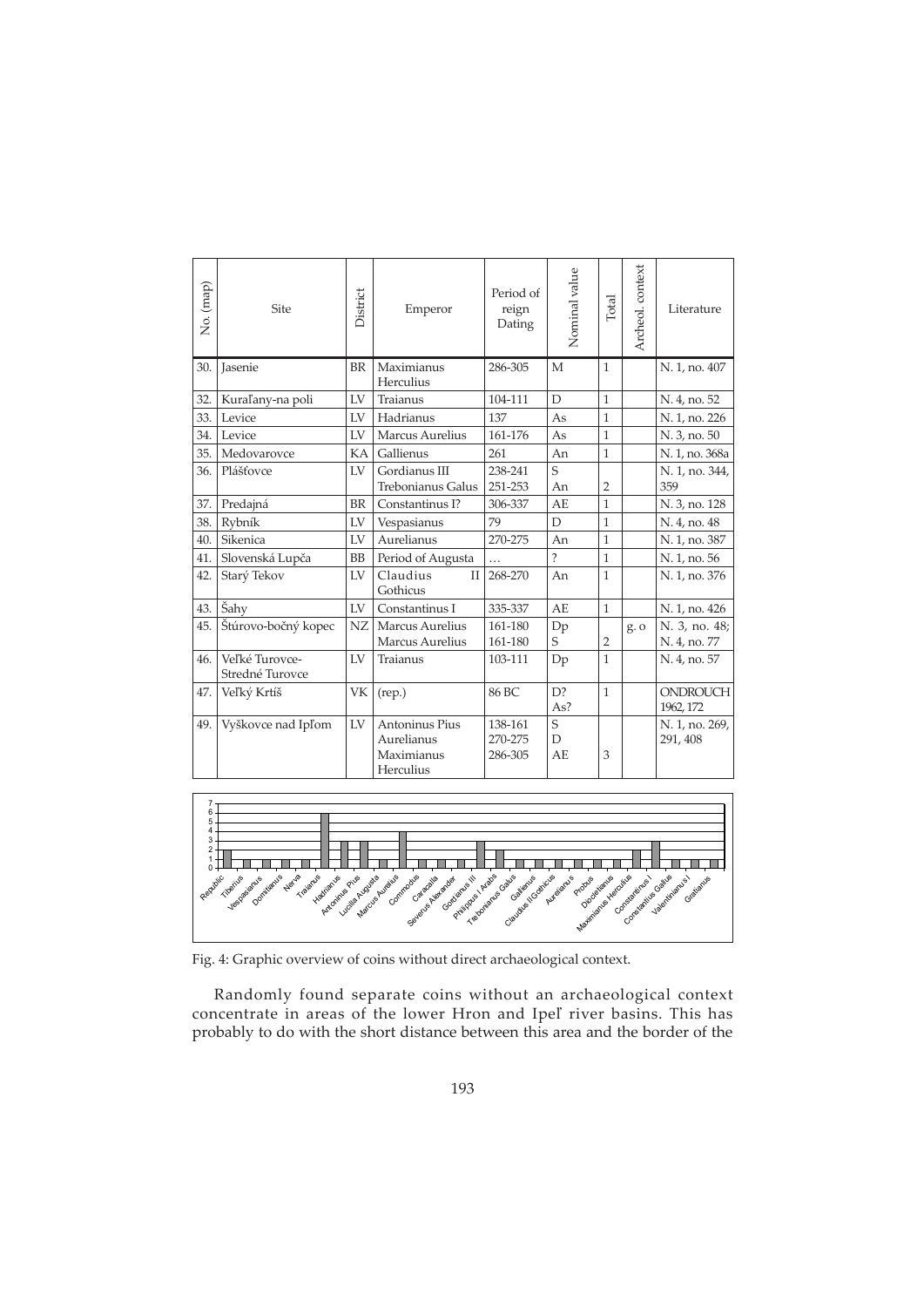Roman province of Pannonia, and thus with the more intensive flow of coins to the Barbaricum. Behind the North-Pannonian frontier Roman coins may have been a means of exchange not only between the Romans and the Quadi but also among the local Barbarian population. The reason for this was first of all the value of the precious metal used for the coinage (KOLNÍKOVÁ 1973, 174-175, 178). Most of the Roman coins were found in the vicinity of rivers, which indicates the concentration of settlement and the existence of trading routes in these areas. Coins in exposed mountain locations do not date earlier than to the Late Roman and Migration periods.

# **II. Geographic distribution of finds**

On the basis of the Roman coin finds as well as other categories of archaeological objects (terra sigillata, Pannonian coarse po�ery, provincial bronze vessels etc.), three zones of their occurrence can be marked out in the Hron and Ipeľ river basins. The structure of imports varies in this area according to their distance from the Pannonian centres. The most intensive ties seem to have been those that linked the population of the monitored area with the Roman towns of Aquincum and Brigetio.

The first zone of occurrence of the Roman imports is the lower Hron and lower Ipeľ river basins. Pannonian coarse po�ery is represented; it is here that most fragments of terra sigillata can be found (KUZMOVÁ 1997). Apart from Roman coins without an archaeological context, coin finds from Germanic settlements have been found here (Bíňa, Čaka, Chľaba, Kamenín, Šarovce).

The second zone is the middle Hron and middle Ipeľ river basins. The barrier the numerous mountain ranges represented here influenced the contacts between the Quadi settlements in the mountains and the Quadi settled in the lowlands which immediately bordered to the trading centres of Pannonia. Roman products were not imported to the mountain basins of Central Slovakia to the same extent as they were to the first zone. Roman coins have been discovered here randomly, without any context.

The third zone is the upper Hron river basin. Due to the hiatus in the settlement, which is obvious between B1 and C3 stages of the Roman period, the characteristic Romanprovincial imports such as terra sigillata are missing here. These are frequent in the Central-European Barbaricum at the beginning of the early stage of the Late Roman period. Roman coins have been found here randomly and they probably have relation to the settlements from the late stage of the Late Roman and the Migration periods, when the territory is being colonised by the rest of the Quadi. There are also other categories of Roman imports from this period. The upper Hron river basin is marked by an insufficient state of archaeological excavations, and no Roman coin finds are known from the area.

### **III. Distribution of sites – trading routes**

The distribution of Roman coin sites in the Barbaricum area enables the reconstruction of trading routes (KOLNÍKOVÁ 1998, 52). In the monitored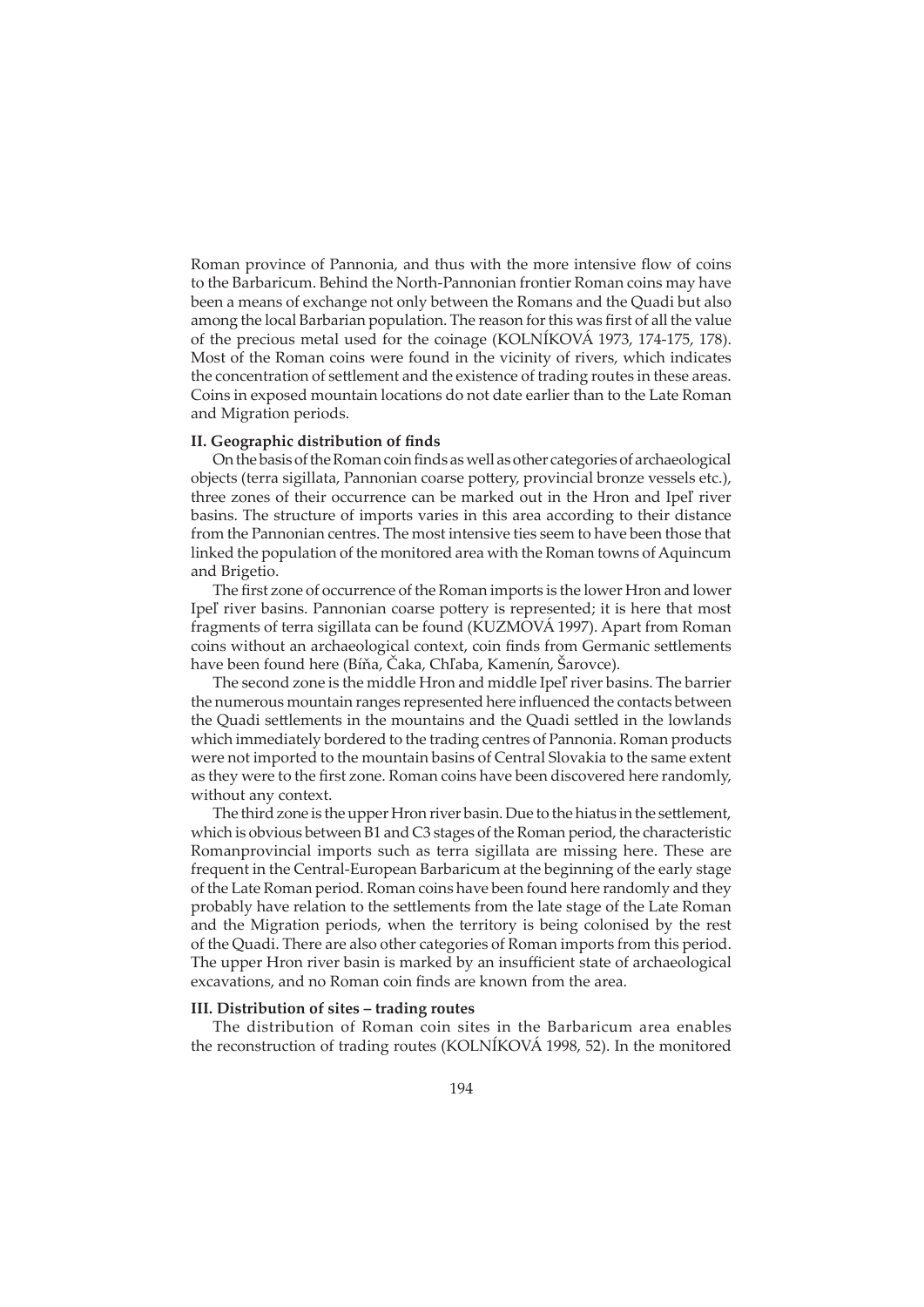area, the trading connections led along the Hron and Ipeľ flows, and between them (in the middle part of the flows) along the Krupinica and Neresnica rivers. From the point of view of coin finds the route has been discussed by J. Hunka (HUNKA 1986, 268-269). He draws a�ention to their frequent occurrence along the Krupinica river in different chronological periods (Celtic coins: Drieňovo, Vyškovce nad Ipľom; Roman coins: Čabradský Vrbovok, Dobrá Niva, Dolné Semerovce, Medovarovce, Plášťovce, Šahy, Vyškovce nad Ipľom, Zemianský Vrbovok, Zvolen; medieval coins and coins from the modern ages: Drieňov, Hrkov, Krupina, Mladonice, Sebechleby, Šahy, Tekovské Trsťany, Uňatín, Vyškovce nad Ipľom, Zemianský Vrbovok, Zvolen). The mapping of these sites allows us to trace along the Krupinica the only access path to the Central-Slovak mining area, which served trading purposes (HUNKA 1986, 269). This route, running from the south to the north, was known as "Via Magna" in the Middle Ages and linked what is today Budapest (the Antique Aquincum) with the regions of Liptov, Orava, Turiec and Zvolen, and over the mountain passes also with the Krakow region (HANULIAK 1996, 443-449). It had undoubtedly older roots but the state of the excavation does not allow a thorough reconstruction of its run in the Roman period. Based on the mapping of the Roman imports (TIR M 34, map B) and on analogies from the Middle Ages, we can presume its run on the following route: Aquincum – the middle Ipeľ river basin – the Krupinica river basin – the Neresnica river basin – the Zvolen microregion – mountain passes of the Lower Tatras – Orava – the Krakow region. Another significant trading route was running along the River Hron and linked South-West Slovakia with the Spiš region. As in the case of the previous route, this one is also marked by Roman coin finds.

E. Kolníková relates the Roman coin finds in the mountain area of Central Slovakia (Banská Bystrica, Drženice, Jasenie, Nová Baňa, Selce-Hrádok, Slovenská Lupča, Predajná, Zvolen-Pod drahami-Haputka) to raw mineral material deposits (gold, silver, copper, iron; KOLNÍKOVÁ 1998, 52). Iron deposits are found in the mountain ranges of Poľana and Slovenské Rudohorie, deposits of non-ferrous metals in Štiavnické vrchy hills and Kremnické vrchy hills. Iron production in the Zvolen area in the Roman period is attested by a furnace revealed on the site of Zvolen - Pod drahami - Haputka in 1999 (HANULIAK - MALČEK - PIETA 2000, 47-48).

# **IV. Overview of coins of nominal value**

With respect to the nominal value of Roman coins the following coins have been recorded in the Hron and Ipeľ river basins: 1140 denarii (D), 9 asses (As), 3 dupondii (Dp), 11 sestertii (S), 9 antoninianii (An), 3 folles (Fol), 4 solidi (Sol), 1 aureus (Au) and 249 unidentified coins (of which 236 come from the hoard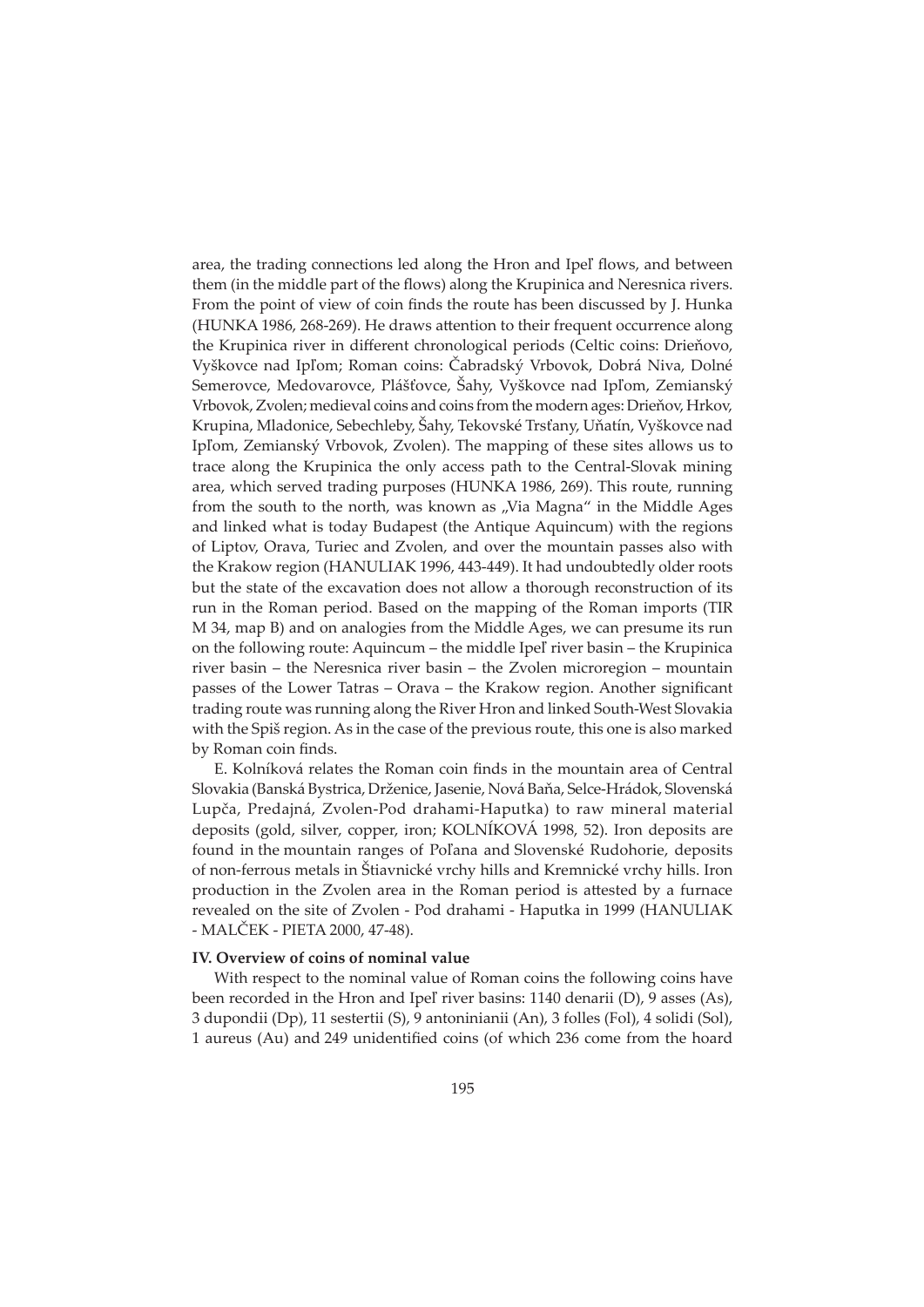### in Drženice - za majerom Pereš).

Tab. 7: Overview of represented coins of nominal value: a. including hoards from Selce and Vyškovce nad Ipľom, b. without hoards

|                  | a.             |              |  |                  | b.             |                |
|------------------|----------------|--------------|--|------------------|----------------|----------------|
| Nominal<br>value | Amount         | Percentage   |  | Nominal<br>value | Amount         | Percentage     |
|                  |                |              |  |                  |                |                |
| AE               | 7              | 0,5          |  | AE               | 7              | 9              |
| An               | 9              | $\mathbf{1}$ |  | An               | 9              | 12             |
| As               | 9              | $\mathbf{1}$ |  | As               | 9              | 12             |
| Au               | 1              | 0,1          |  | Au               | $\mathbf{1}$   | 1,5            |
| D                | 1140           | 95,2         |  | D                | 25             | 32             |
| Dp               | 3              | 0,2          |  | Dp               | 3              | $\overline{4}$ |
| Fol              | 3              | 0,2          |  | Fol              | 3              | $\overline{4}$ |
| M                | $\overline{4}$ | 0,3          |  | M                | $\overline{4}$ | 5              |
| MedAE/           | 1              | 0,1          |  | MedAE/           | 1              | 1,5            |
| S                | 11             | 1,1          |  | S                | 11             | 14             |
| Sol              |                | 0.3          |  | Sol              |                | 5              |
| Total            | 1192           | 100          |  | Total            | 77             | 100            |

Amounts (and percentual rate) of Roman coins of nominal value will be different when analysed together with the denarii from the hoard from Selce and Vyškovce nad Ipľom, and when analysed without them. In the former case the denarii constitute c. 95% of the total amount of classifiable coins of nominal value, in the latter c. 33%. However, denarii have in both cases the highest representation in the evaluated collection. The temporal aspect must be considered here as well.

### **V. Temporal criteria of occurence**

Only five Republican coins come from the analysed area, of which two have probably been found in the Germanic se�lement area. One of them was found before 1935 on Pod drahami-Haputka site in Zvolen (ONDROUCH 1962, 170) where both Púchov culture and Quadi settlements have been documented (BELJAK 2003). It is a denarius of L. Memmius from year 109 BC (NÁLEZY 1, no. 141). The other Republican denarius – that of Q. Antonius Balbus from year 81 BC was found on Dekýš-Zažihlavie site in 1959, where fragments of terra sigillata and imported Roman glass had been found two years before (KUKA 1961, 260). This fact might indicate that we have to do with settlement finds. Denarii of Hadrian (118 AD) and Antoninus Pius (a�er 141 AD) have also been found in this area (ONDROUCH 1962, 170). The remaining coins are random finds. From Čabradský Vrbovok there are two Republican denarii which have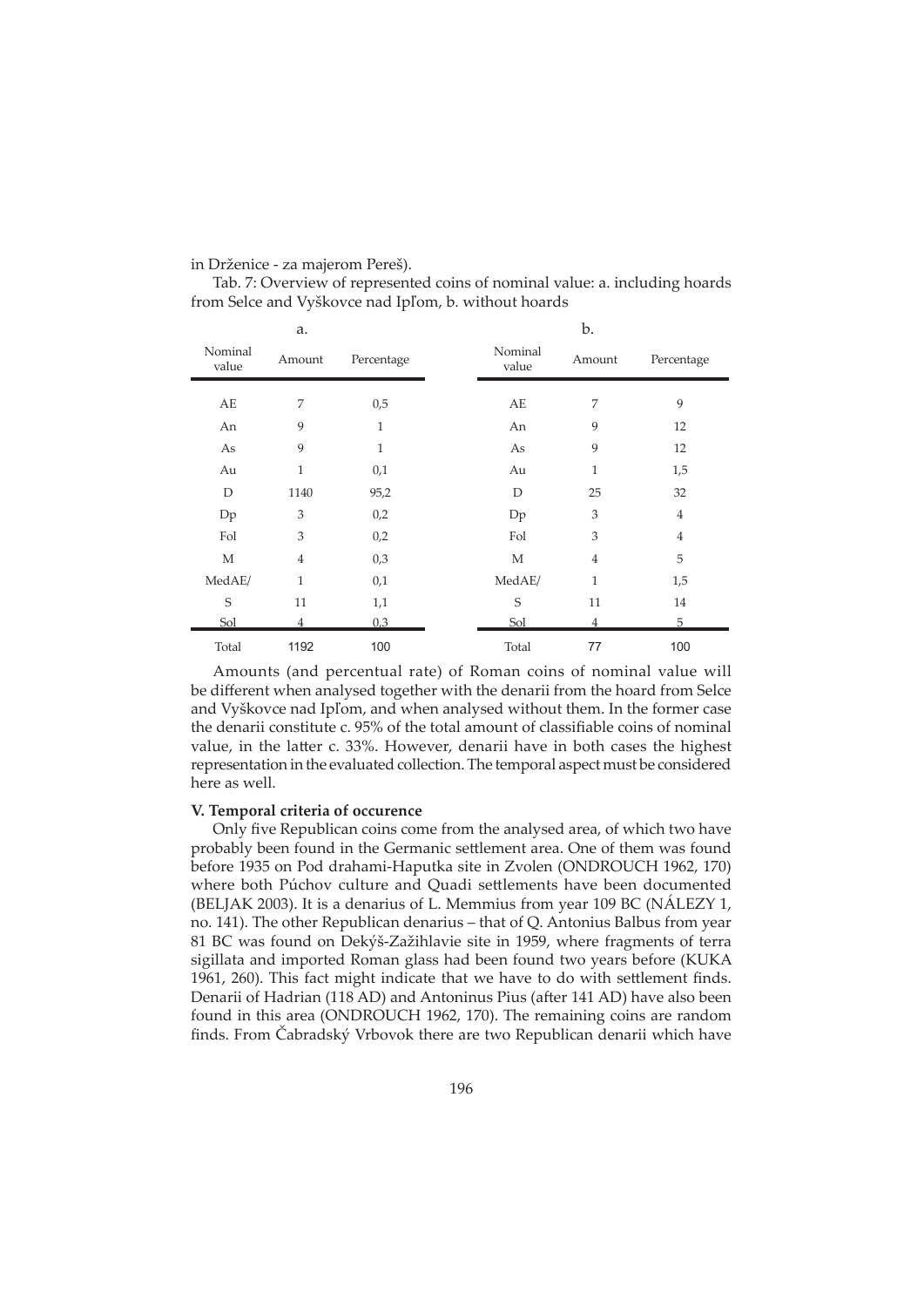not been identified more closely (ONDROUCH 1962, 170). The as found in Veľký Krtíš in 1898 is probably a Republican as of A. Martius (ONDROUCH 1962, 172). However, it is possible that these sites also had settlement structures, which a future archaeological excavation may confirm.

Interpretation of the influx of Republican coins is ambiguous. They came probably in a later period than the one of their coinage, probably not before year 9 BC when the province of Pannonia came into being. In connection with the so-called "long circulation" of Roman coins these items could have arrived to the area between the Hron and Ipeľ rivers much later than the date of their emission indicates.

This hypothesis is confirmed by the finds from Dekýš-Zažihlavie village where two imperial denarii, terra sigillata and imported Roman glass have been found in addition to the Republican denarius. Eventually, Tacitus's information about the Germans settled north of Rhine still using Republican denarii – serrati and bigati – in barter around year 98 AD (TACITUS, Germania 5) may also refer to the find situation in the monitored area.

It is necessary that the dating of coin finds not only takes into account the coinage period but also the find circumstances of the excavation, i.e. the find context or simultaneous finds. If a hoard contains coins with coinages of only one or two emperors, we may have to do with the so-called "short circulation", i.e. short time between the coin emission and the point at which they were buried. By contrast, the hoard containing various emissions of several emperors indicate the "long circulation", i.e. long time between the coinage and their burial (KOLNÍKOVÁ 1970, 476). For example denarii from the 1st and 2nd centuries AD, which were characterised by a high content of silver compared to the later emissions, may have been used for a longer time both in the territory of the Empire and in the Barbaricum.

Accumulation of Roman coins from the periods of around the middle of the 2nd century AD, from the second half of the 3rd century AD and the first half of the 4th century AD is characteristic of the region of South-West Slovakia including the Hron and Ipeľ river basins (their lower flows) (KOLNÍKOVÁ 1994, 494). The most numerous are, on the one hand, coins of Hadrian, Antoninus Pius, Marcus Aurelius and Commodus, and those of Gordian III, Philip the Arab and Constantine I (compare Fig. 4) on the other. Coins of Antoninus Pius and Marcus Aurelius dominate also among the relatively poor coin finds from settlements (compare Fig. 3). The emissions of Gordian III, Philip the Arab and Constantine I constitute a new influx wave of Roman coins in the area of the Central-European Barbaricum. This probably reflects a period of socio-economic stability on both sides of Limes Romanus.

Coin finds from the Central-European Barbaricum indicate that the majority of denarii came to the area from the Empire in the second half of the 2nd century AD in connection with the Marcommanic Wars. This falls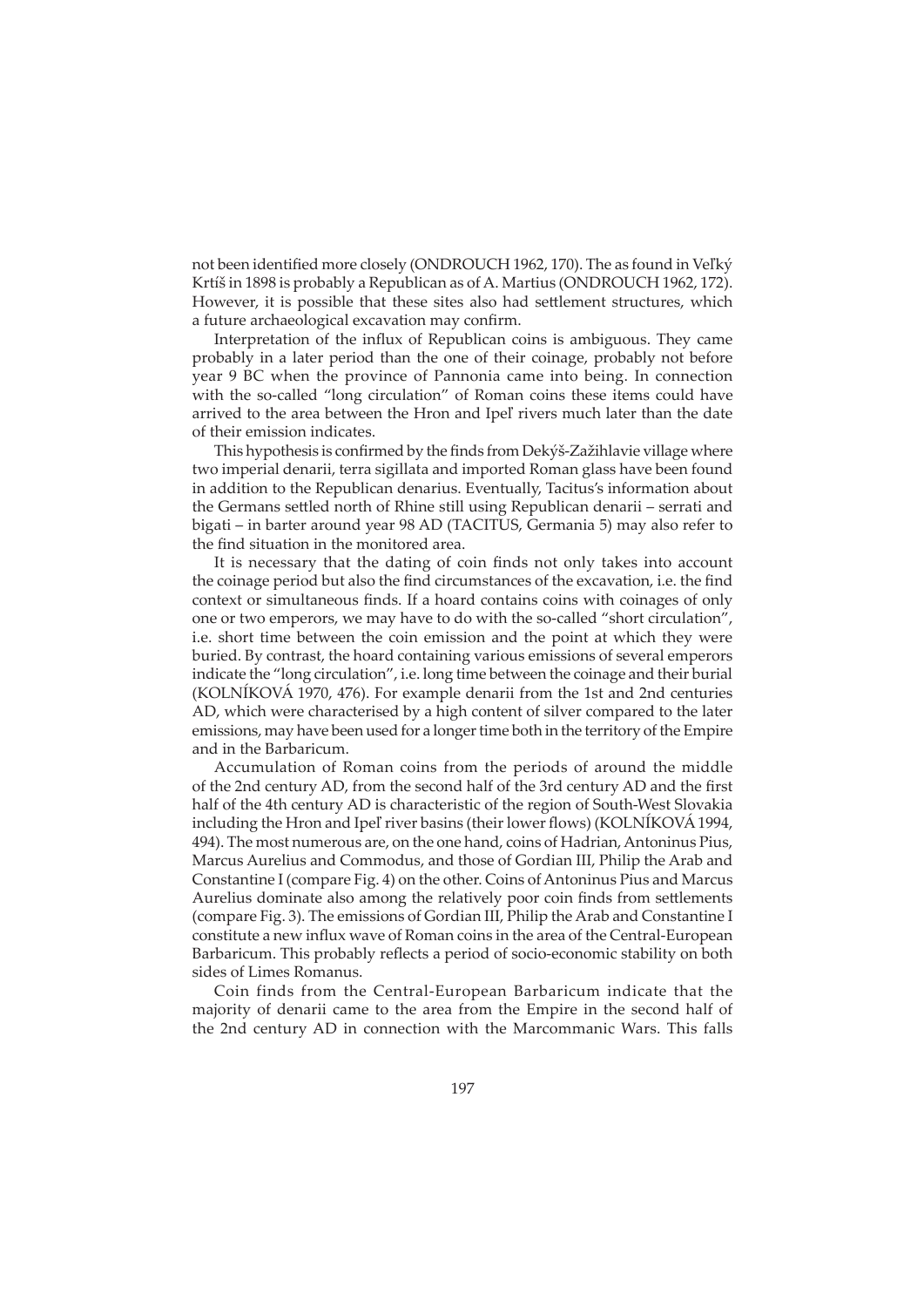approximately to the B2/C1 and C1a stages of Roman periodization (BURSCHE – KACZANOWSKI - RODZIŃSKA-NOWAK 2000, 117-118). From the territory of the Barbaricum there are known numerous hoard finds of the youngest emissions from before Septimius Severus' monetary reform (193-211). This reform reduced the amount of silver in denarii to 47% (KACZANOWSKI 1998, 320). On the other hand, the decline in the number of coins in the first half of the 3rd century AD might be a result of the economic crisis of the Roman Empire, which led Rome to stop the payment of subsidies to some of the Barbarian tribes. At the same time the decrease in the number of coins circulating within the provincial borderlines did not favour the barter and thus their export to the areas behind the frontier (KACZANOWSKI 1998, 320). A new increase in the number of coins, though less extensive than the one of the 2nd century, is obvious during the reign of Emperor Constantine (KOLNÍKOVÁ 1973, 167-176).

# **VI. Comparison of coin finds with results of archaeological excavations and field walking**

In regard of the fact that Roman coins have only been revealed in seven Germanic settlements so far, and that none have been found in a burial ground, there is only a minimal possibility of their comparison with other archaeological sources. However, we have to take into account the low number of archaeological excavations carried out so far in this region. One of the factors that have influenced the state of coin finds is also the inaccessibility of modern methods (e.g. metal detector) during the earlier excavations on the significant sites of this region (Bíňa, Čaka, Šarovce, Štúrovo). As far as the geographical area is concerned, it is important to note that coins, other types of Roman imports as well as Germanic finds are documented in small distances from the lower flows of the Hron and Ipeľ rivers. This region belongs to the zone I of Roman imports mentioned above.

#### **VII. Conclusions**

The regions of the Hron and Ipeľ river basins are characterised by accumulation of Roman coins in three intervals: 1. around the middle of the 2nd century AD; 2. in the second half of the 3rd century AD; 3. in the first half of the 4th century AD. The most numerous are on the one hand coins of Hadrian, Antoninus Pius, Marcus Aurelius and Commodus, and on the other those of Gordian III, Philip the Arab and Constantine I (compare Fig. 4). Among the less numerous coin finds from Germanic settlements we find e.g. coins of Antoninus Pius and Marcus Aurelius (compare Fig. 3). While the occurrence of the emissions of Antoninus Pius, Marcus Aurelius and Commodus can be related to the events around the Marcommanic Wars, the emissions of Gordian III, Philip the Arab and Constantine I probably reflect the period of socio-economic stability. From the point of view of the nominal value of coins, denarii, sestertii, asses and antoninianii are the dominant coins in the analysed area.

In the Hron and Ipeľ river basins the coins (as well as other imports) concentrate in three zones of occurrence: 1. the lower Hron and Ipeľ river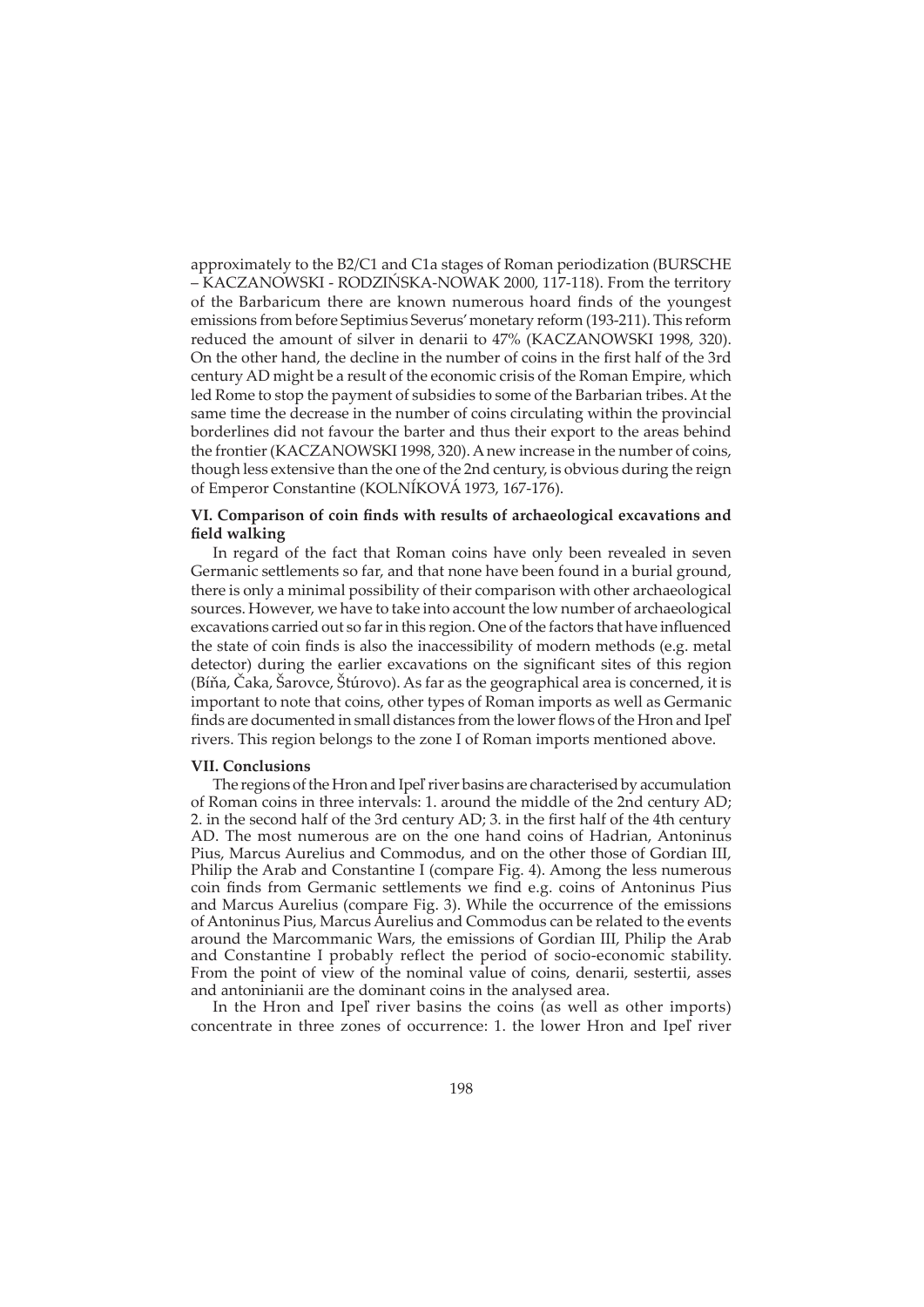basins; 2. the middle Hron and Ipeľ river basins; 3. the upper Hron river basin (and perhaps the Ipeľ river basin). The geographic features of the terrain have determined also the direction of trading routes. These run along the Hron and Ipeľ rivers and between them (in the middle part of the flows), along the Krupinica and Neresnica rivers. The only access route to the Central-Slovak mining area, which served trading purposes, can be observed along the Krupinica. The route had undoubtedly older roots but the state of the excavation does not enable a thorough reconstruction of its run in the Roman period. Based on the mapping of Roman imports, we suppose it was running as follows: Aquincum – the middle Ipeľ river basin – the Krupinica river basin – the Neresnica river basin – the Zvolen microregion – mountain passes of the Lower Tatras – Orava – the Krakow region. Another significant trading route went along the Hron and linked South-West Slovakia with the Spiš region. This one is, like the previous one, also marked by Roman coin finds.

The hoards of denarii from the time of Marcus Aurelius's reign, which have been excavated in Selce-Hrádok, and the simultaneous find of two silver brooches typical of the Early Migration period do, however, suggest that the coins from the 2nd century AD were used in this part of the Barbaricum for a long time.

*Translation Ľubka Kuzmová*

#### LITERATURE:

- BELJAK, J. 2003: Germánske osídlenie Pohronia osady v Šarovciach a Zvolene. Dissertation. Trnava.
- BURSCHE, A. KACZANOWSKI, P. RODZIŃSKA-NOWAK, J. 2000: Monety rzymskie z Jakuszowic. In: SVPERIORES BARBARI. Księga pamiątkowa ku czci Profesora Kazimierza Godłowskiego (eds. R. Madyda-Legutko, T. Bochnak). Kraków, 101-130.
- EGGERS, H, J. 1951: Der römischen Import in freien Germanien. Atlas der Urgeschichte 1. Hamburg.
- GODŁOWSKI 1970a: The Chronology of the Late Roman and Early Migration Periods in Central Europe. Kraków.
- GODŁOWSKI, K. 1970b: (Review) Kunisz, A.: Chronologia napływu pieniądza rzymskiego na ziemie Małopolski. Archeologia, 21, 236-241.
- GODŁOWSKI, K. 1995: Okres lateński i rzymski. Natura i kultura w krajobrazie Jury. 4. Pradzieje i średniowiecze. Kraków, 113-136.
- HABOVŠTIAK, A. PRÁŠEK, K. 1993: Pokračovanie výskumu v Bíni v roku 1992. AVANS 1992, 44-45.
- HANULIAK, V. 1996: Via magna na strednom Slovensku v období včasného a vrcholného stredoveku. In: Arch. Hist. 21, 443-449.
- HANULIAK, V. MALČEK, R. PIETA, K. 2000: Záchranný výskum vo Zvolene. AVANS 1999, 47-49.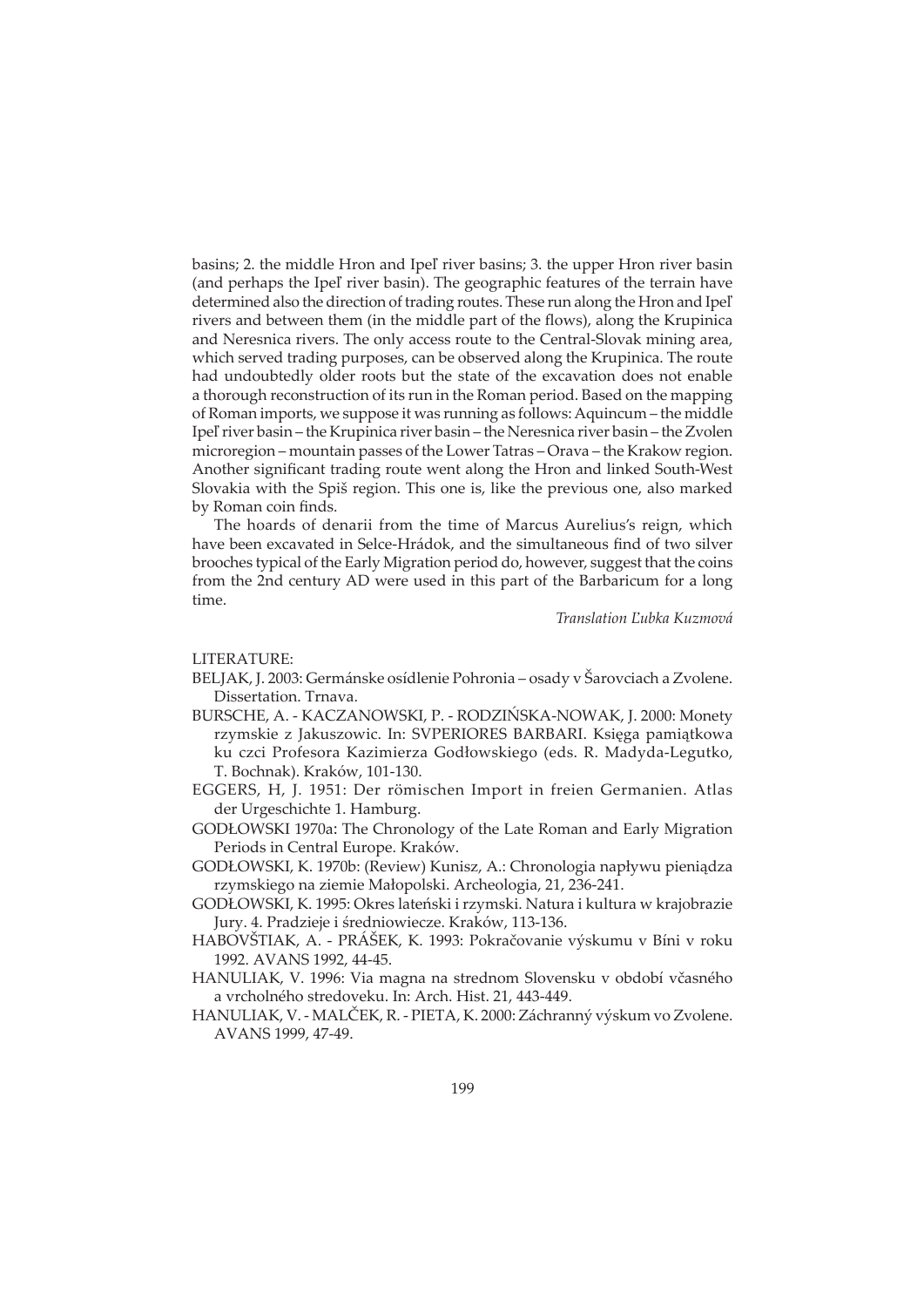- HUNKA, J. 1986: Hromadný nález mincí v Uňatíne, okres Zvolen. Slov. Num. 9, 268-269.
- KACZANOWSKI, P. 1998: Wpływy państwa rzymskiego na ludy Barbaricum. In: KACZANOWSKI, P. – KOZŁOWSKI, J. K.: Wielka historia Polski. 1. Najdawniejsze dzieje Ziem Polskich (do VII w., eds. S. Grodziski, J. Wyrozumski, M. Zgorniak). Kraków, 315-324.
- KOLNÍK, T. 1971: Prehľad a stav bádania o dobe rímskej a sťahovaní národov. Slov. Arch., 19-2, 499-548.
- KOLNÍKOVÁ, E. 1970: (Review) Kunisz, A.: Chronologia napływu pieniądza rzymskiego na ziemie Małopolski. Slov. Arch., 18-2, 475-477.
- KOLNÍKOVÁ, E. 1973: Ku konfrontácii nálezov mincí s výsledkami archeologického bádania o dobe rímskej na Slovensku. Slov. Arch., 21-1, 167-186.
- KOLNÍKOVÁ, E. 1980: Prírastky mincí v Archeologickom ústave SAV v r. 1978. AVANS 1978, 155-160.
- KOLNÍKOVÁ, E. 1986: Kritický rozbor a klasifikácia nálezov rímskych mincí na Slovensku. Slov. Num., 9, 59-99.
- KOLNÍKOVÁ, E. 1994: Die Markomannenkriege im Lichte der Fundmünzen aus der Slowakei. In: Markomannenkriege. Ursachen und Wirkungen (eds. H. Friesinger, J. Tejral, A. Stuppner). Brno, 487-496.
- KOLNÍKOVÁ, E. 1998: Numizmatické pramene. In: Pramene k dejinám Slovenska a Slovákov 1. Bratislava, 40–52.
- KUKA, P. 1959: Nález rímskych mincí pri Banskej Štiavnici. Moravské Num. Zprávy, 6, 16.
- KUKA, P. 1961: Nález terry sigillaty a rímskeho skla v Dekýši. Štud. Zvesti AÚ SAV, 6, 260-261.
- KUZMOVÁ, K. 1997: Terra sigillata im Vorfeld des Nordpannonischen Limes. Nitra 1997.
- NÁLEZY 1 = ONDROUCH, V. 1964: Nálezy keltských, antických a byzantských mincí na Slovensku. Bratislava.
- NÁLEZY 3 = HLINKA, J. KOLNÍKOVÁ, E. KRASKOVSKÁ, Ľ. NOVÁK, J. 1978: Nálezy mincí na Slovensku III. Bratislava.
- NÁLEZY 4 = KOLNÍKOVÁ, E. HUNKA, J. 1994: Nálezy mincí na Slovensku IV. Nitra.
- ONDROUCH, V. 1933: Vyškovecký nález římských denárů z rané doby císařské. Bratislava, 7, 240-250.
- ONDROUCH, V. 1934: Der römische Denarfund von Vyškovce aus der Frühkaiserzeit. Bratislava.
- ONDROUCH, V. 1962: Mince rímskej republiky na Slovensku. Štud. Zvesti AÚ SAV, 9, 169-186.
- OŽĎÁNI, O. 1984: Výsledky prieskumu stredného Poiplia v okrese Levice. AVANS 1983, 168-171.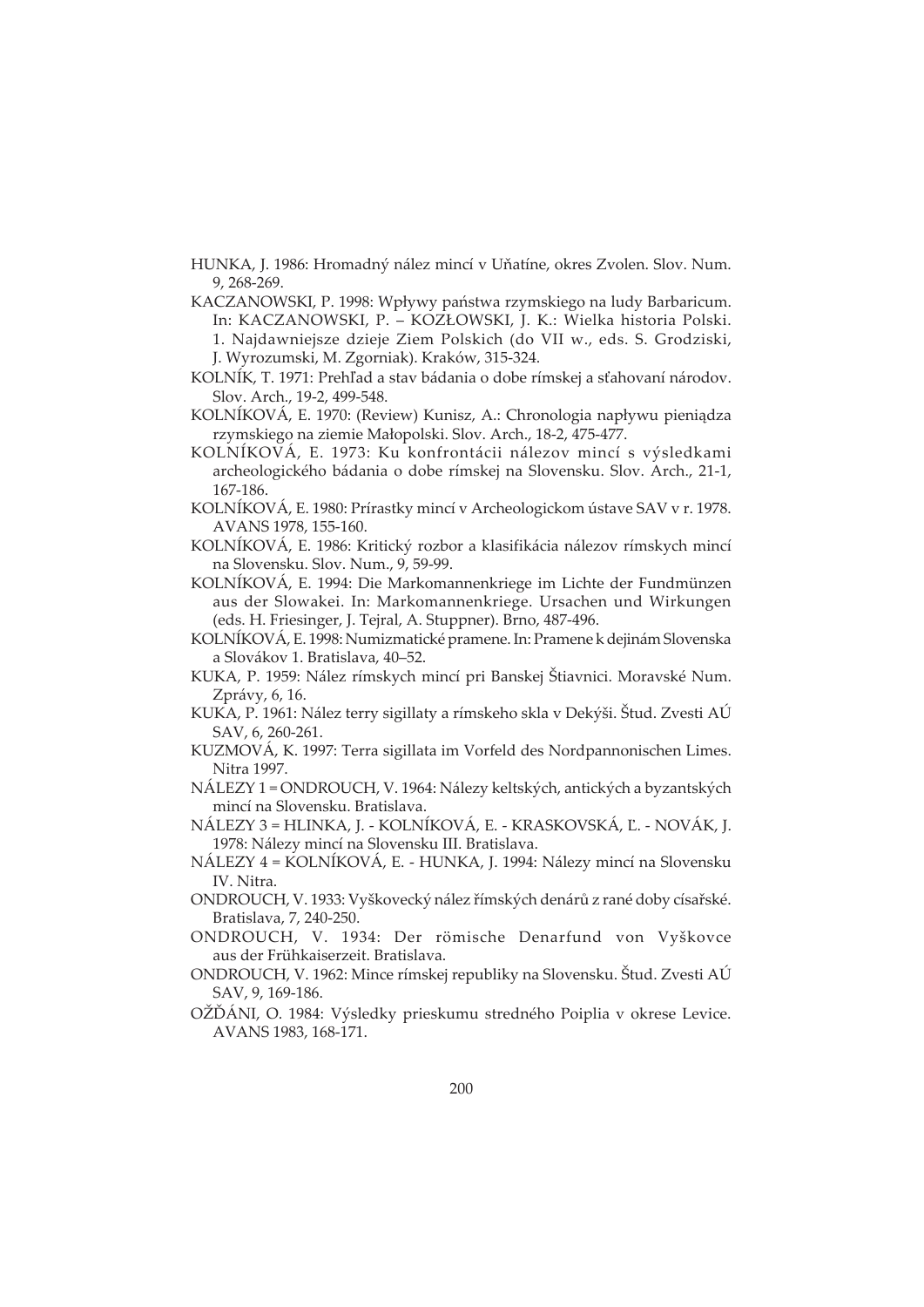PIETA, K. 1986: K nálezom mincí na severnom Slovensku. Slov. Num., 9, 145- 156.

PIETA, K. 1990: Nové nálezy na Hrádku v Selciach pri Banskej Bystrici. AVANS 1988, 138.

PRÁŠEK, K. 1995: Pokračovanie výskumu v Bíni. AVANS v roku 1993, 111- 112.

TACITUS, Germánia = ŠKOVIERA, D. 1980: P. C. Tacitus. Agricola. Anály, Germánia, Histórie. Bratislava.

TIR M 34 = KACZANOWKI, P. – MARGOS, U. 2002: TABVLA IMPERII ROMANI M 34-KRAKÓW. Kraków.

TOČÍK, A. 1951:Výskum v Čake na Slovensku. Arch. Rozhledy, 3, 158-160.

UŠIAK, P. - KOLNÍKOVÁ, E. 2002: Nový nález rímskych mincí zo Seliec-Hrádku. AVANS 2001, 218-219.

NIEKOĽKO POZNÁMOK K VÝSKYTU RÍMSKYCH MINCÍ NA POHRONÍ A POIPLÍ (súhrn)

Región Pohronia a Poiplia sa vyznačuje nahromadením rímskych mincí v troch časových úsekoch: 1. okolo polovice 2. stor. po Kr.; 2. v 2. pol. 3. stor. po Kr.; 3. v 1. polovici 4. stor. po Kr. Najpočetnejšie sú tu zastúpené na jednej strane mince Hadriána, Antonina Pia, Marka Aurélia, Kommoda, na druhej strane Gordiana III., Filipa I. Araba a Konštantína I. Medzi málo početnými nálezmi mincí z germánskych osád sa vyskytujú napr. mince Antonina Pia a Marka Aurélia. Kým výskyt emisií Antonina Pia, Marka Aurélia a Kommoda môžeme spájať s udalosťami okolo markomanských vojen, tak emisie Gordiana III., Filipa I. Araba a Konštantína pravdepodobne odrážajú obdobie sociálno-ekonomickej stability. Z pohľadu nominálnej hodnoty mincí na analyzovanom území prevládajú denáre, potom sestercie, asy a antoniniány.

Na Pohroní a Poiplí sa mince, ako aj iné importy, koncentrujú v troch zónach výskytu: 1. dolné Pohronie a Poiplie; 2. stredné Pohronie a Poiplie; 3. Horehronie (príp. horné Poiplie). Geografické danosti terénu predurčovali aj smer obchodných ciest. Tie viedli pozdĺž tokov Hrona a Ipľa, a medzi nimi (v strednej časti tokov) pozdĺž riek Krupinica a Neresnica. Popri rieke Krupinici možno sledovať jedinú prístupovú cestu do stredoslovenskej banskej oblasti, ktorá slúžila obchodným účelom. Určite mala staršie korene, avšak stav výskumu nedovoľuje dôkladne rekonštruovať jej trasu v dobe rímskej. Na základe zmapovania rímskych importov jej priebeh možno predpokladať na trase: Aquincum – stredné Poiplie – povodie Krupinice – povodie Neresnice – mikroregión Zvolena – horské priesmyky Nízkych Tatier – Orava –Krakovsko. Ďalšia významná obchodná cesta viedla pozdĺž Hrona a spájala juhozápadné Slovensko s regiónom Spiša. Rovnako ako v prípade predchádzajúcej, aj túto trasu vytyčujú nálezy rímskych mincí.

Hromadný nález denárov z doby vlády Marka Aurelia zo Seliec-Hrádku a spoluobjavené dve strieborné spony typické pre včasnú fázu doby sťahovania národov však naznačujú, že mince z 2. stor. po Kr. boli v tejto časti barbarika používané dlhú dobu.